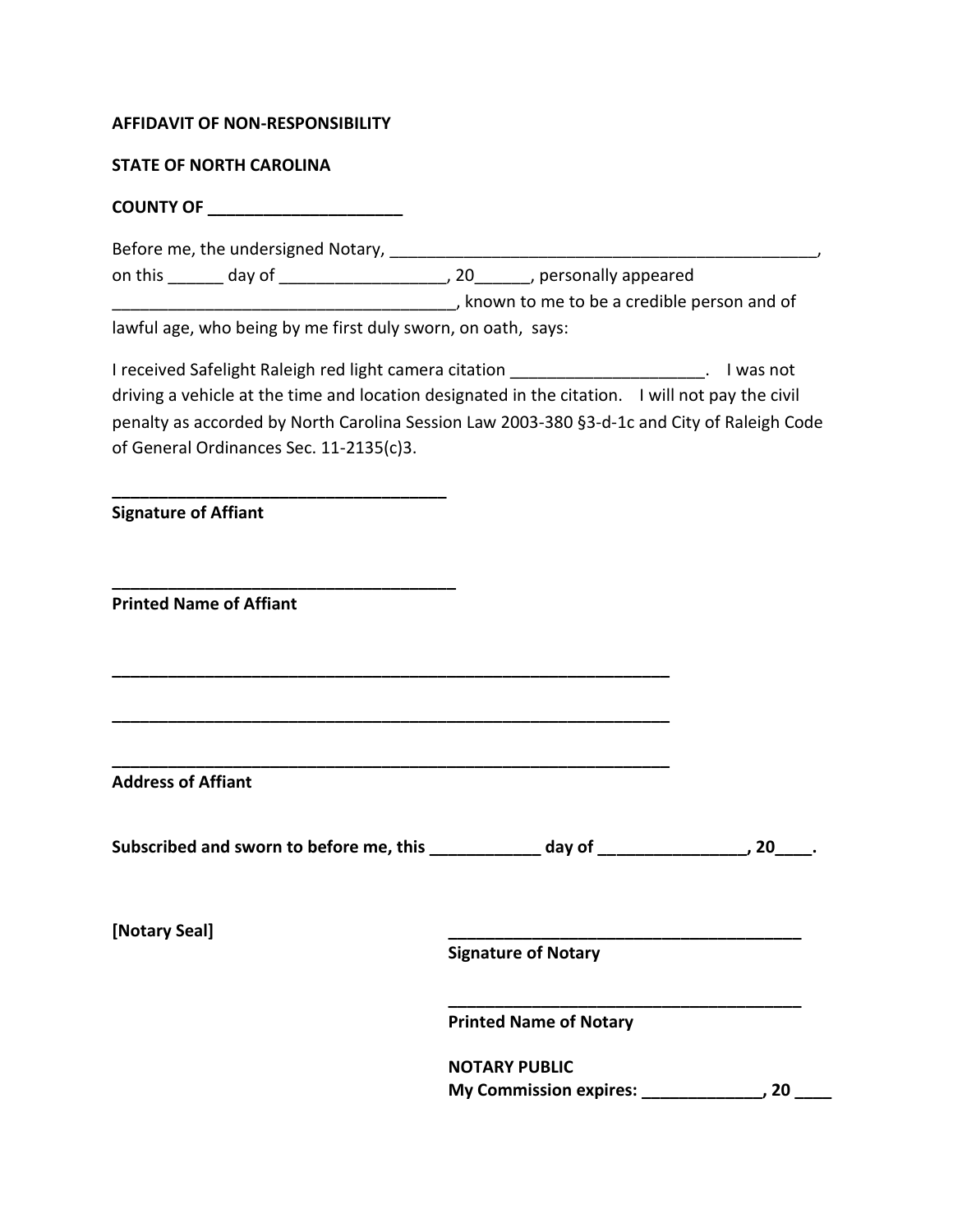You are the "Affiant". Fill out the above affidavit in front of a Notary Public. Using delivery confirmation, mail this affidavit along with a copy of your citation to the Mayor [*to the mayor* is Session Law 2003-380, Section 3(d)(1)].

> **Office of the Mayor City of Raleigh P.O. Box 590 Raleigh, NC 27602**

Do *not* send mail to the Raleigh Safelight office. By law it must go the mayor's office.

**[Click here to see the full text of NC Session Laws.](http://redlightrobber.com/red/links_pdf/NC-Session-Laws-Red-Light-Cameras.pdf)**

**[Click here to see the full Raleigh](http://redlightrobber.com/red/links_pdf/Raleigh-Section-11-Transportation.pdf) Ordinance.**

The back page of your citation says, "Your responsibility can be transferred if you identify the driver . . . ." But the citation omits North Carolina Session Law 2003-380, Section 3-d-1c and City of Raleigh Code of General Ordinances Sec. 11- 2135(c)3 which says you do not have to pay the penalty if you simply mail in an affidavit saying you were not the driver of the vehicle at the time and location of the citation. You neither have to point the finger at the driver nor do have to pay if you do not know who the driver is. In the Code of Ordinances, the noliability option appears in the next sentence after "Your responsibility can be transferred if you identify the driver . . . ." The City of Raleigh and ACS intentionally omit this option to secure payment. Jon Sanders, the head of the Raleigh Safelight Program, knows all about the omission, made it known publicly and still willfully commits the fraud. Fraud is a class H felony in the State of North Carolina.